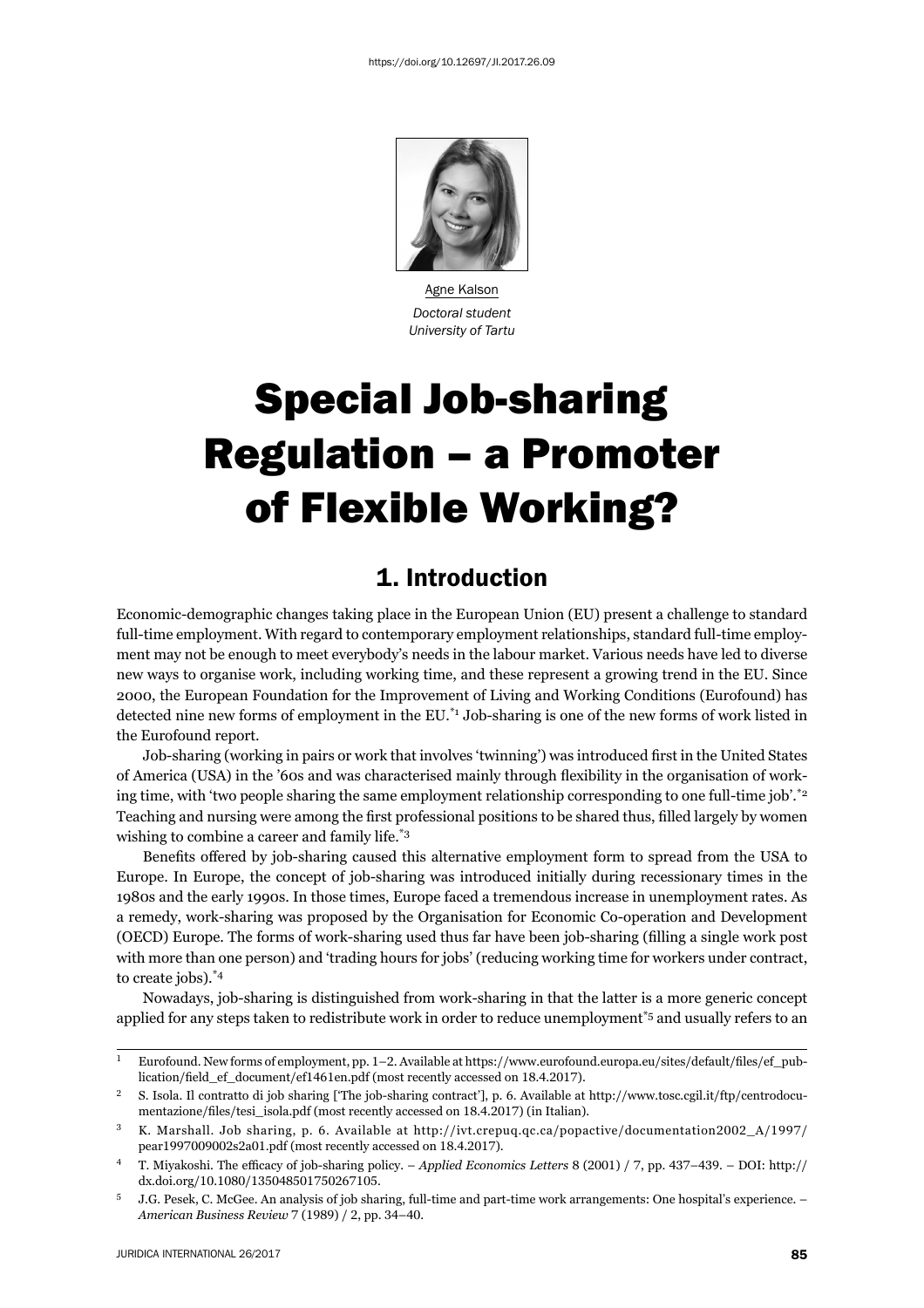organisation's short-term response to a particular economic situation.\*6 Many countries facilitate the use of work-sharing as a labour-market policy tool aimed at preserving existing jobs or creating new ones. Unlike work-sharing, job-sharing is generally not used as a measure to avoid layoffs, retain employees by spreading less work among an existing workforce (as an alternative to job losses), or increase employment.\*7 Jobsharing is seen in the EU primarily as one of the new flexible work paradigms that can aid in combating the age-related problems arising in the EU labour market (associated with demographic changes) and offering working-time flexibility for those who are not open to full-time employment.

In countries where various new forms of work have existed for some time or are widespread or deliberately promoted by the government, specific regulation has been adapted to unify the application practices. For example, job-sharing as a new form of work has specific regulation in Germany, Slovakia, Hungary<sup>\*8</sup>, and Lithuania. The Government of the Republic of Lithuania set a goal of modernising labour regulations and increasing the associated flexibility. A new Labour Code<sup>\*9</sup> was adopted in Lithuania that introduced new forms of work, including job-sharing. Italy had a specific regulation on job-sharing until it was abolished by the 2015 labour reforms referred to as the Jobs Act.<sup>\*10</sup> The Association for International and Comparative Studies in Labour and Industrial Relations (ADAPT)'s professional fellow A. Tea commented on the abolishment of the job-sharing labour form in Italy as follows: the repealing of job-sharing provisions 'is not acceptable since it's a flexible tool and an expression of labour modernization and contractual flexibility arrangement, as shown by the experience of other European countries. On the contrary, the Italian legislator should have clarified current legislation regulating job sharing'. $i_{11}$ 

There are various European Union member states (hereinafter 'MSs') where no specifi c regulation of job-sharing exists but the new employment form is nevertheless practised.\*12 The exploitation of new forms of work in the situation wherein regulation specific to it is absent has raised questions over whether and under what conditions it is reasonable to allow parties to an employment relationship to enter into agreement on new forms of work. In discussion of the optional regulations, it has been considered essential to guarantee the parties the desired flexibility, workplace safety, and the protection of employment rights.

The need for additional flexibility in the form of job-sharing has forced parties to an employment relationship in the context of absence of special job-sharing regulations to operate within the framework of standard labour regulations. National standard labour norms may provide some guidelines on the application of new forms of work, but concern remains as to whether the standard labour regulation is sufficient and clear enough to make the entrance into new forms of employment (including job-sharing) effective.

The goal set for this paper was to determine from the example of job-sharing (as a new form of work) and Estonian<sup>\*13</sup> labour law whether the absence of special regulation on national level precludes or unreasonably restricts the opportunities of parties to an employment relationship to increase the flexibility of that relationship and enter into a corresponding regime (here, one for job-sharing) in comparison to those

<sup>&</sup>lt;sup>6</sup> B. Olmsted. Job sharing: An emerging work-style. – *International Labour Review* 118 (1979) / 3, pp. 283–297, on p. 284.

ILO. Work-sharing and job-sharing, p. 1. Available at http://www.ilo.org/wcmsp5/groups/public/---ed\_protect---/protrav/ ---travail/documents/publication/wcms 169673.pdf (most recently accessed on 18.4.2017).

Part II, Chapter XV of the new Labour Code regulates special employment relationships (including job-sharing), which were mostly unknown in Hungary before 2012. For more information, consult J.K. Járai. Modernising of work organization: New forms of employment in Hungary, p. 4. Available at https://www.employment.gov.sk/files/slovensky/ministerstvo/ medzinarodna-spolupraca/dynamicky-vysehrad/modernising-work-organization.pdf (most recently accessed on 18.4.2017).

<sup>ɺ</sup> Lietuvos Respublikos darbo kodekso patvirtinimo, isigaliojimo ir igyvendinimo istatymas (Law on the Approval, Entry into Force, and Implementation of the Labour Code of the Republic of Lithuania), of 14 September 2016, No. XII-2603 (in Lithuanian). The new Labour Code, as adopted in Lithuania on 14.9.2016, came into force on 1.7.2017.

OECD Economic Surveys: Italy, p. 9. Available at http://www.oecd.org/eco/surveys/Overview\_Italy\_2015\_ENG.pdf (most recently accessed on 18.4.2017).

<sup>&</sup>lt;sup>11</sup> A. Tea. 'The (bad) end of Job Sharing': Another paradox of the Italian labour (market) reform that aims at the future but recedes into the past..., p. 4. Available via http://adapt.it/englishbulletin/wp/the-bad-end-of-job-sharing-another-paradox-of-the-italian-labour-market-reform-that-aims-at-the-future-but-recedes-into-the-past/ (most recently accessed on 18.4.2017).

 $12$  For example, job-sharing has recently emerged as a company practice in the Czech Republic and Poland without being specifically regulated. For more details, see the Eurofound piece cited in Note 1, p. 31.

 $13$  Estonian labour regulation does not prohibit the use of job-sharing; neither does the national law contain specific regulation of job-sharing.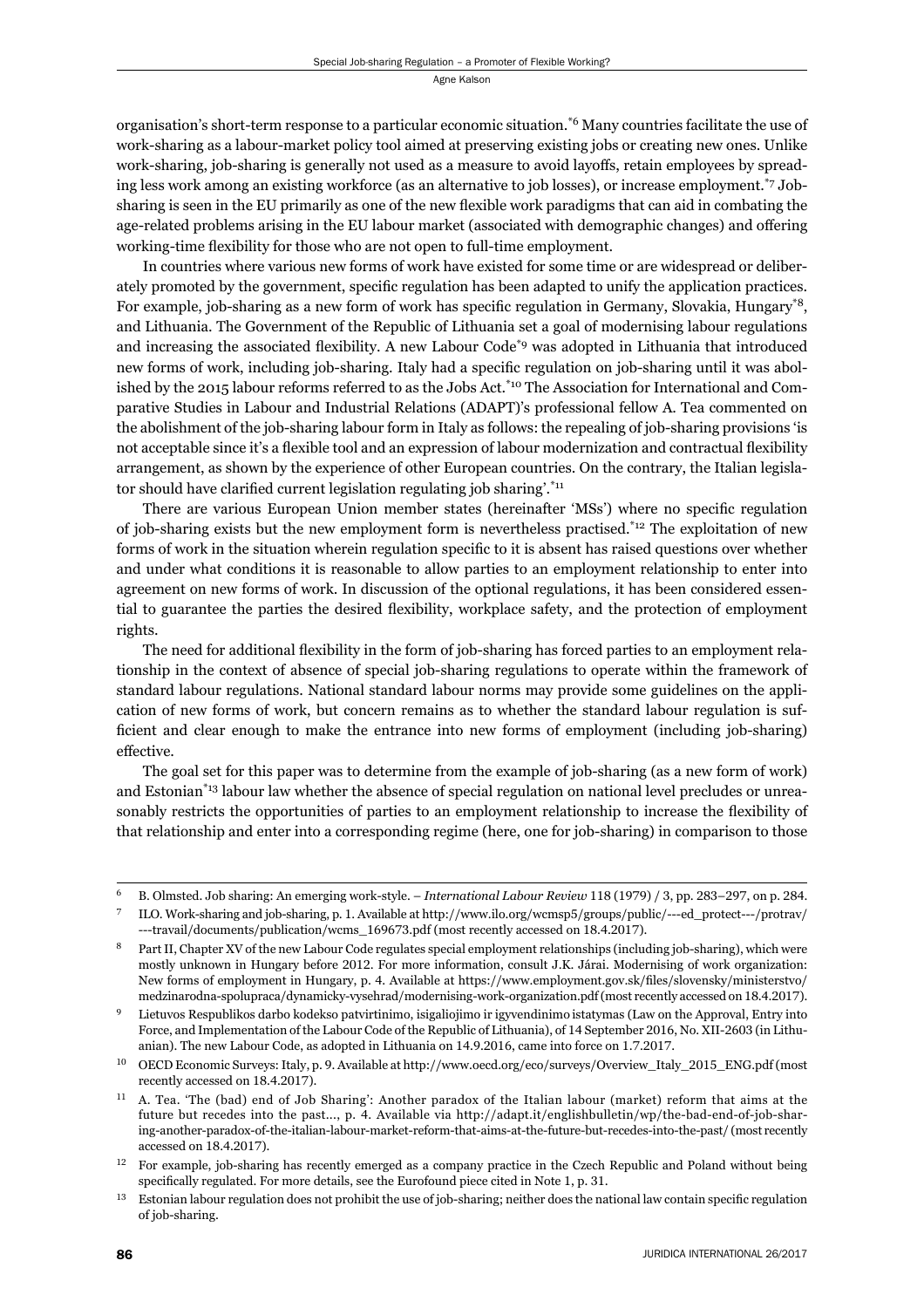countries where special regulation does exist. The results presented in the article should enable other MSs to decide on the necessity of special job-sharing regulation.

The methods used for the study are of a comparative, historical, and analytical nature. The work is based on the examination of Estonian labour law. In addition, references are made to national laws wherein job-sharing as an employment form was (Italy) and is (Germany, Slovakia, Hungary, and Lithuania) specifi cally regulated on national level.

The comparative analyses of Italian, German, Slovakian, Hungarian and Lithuanian job-sharing regulations enable covering the theme from the perspective of all national normative sources now available in the EU. References to all of the job-sharing regulations and practices of EU countries where job-sharing is specifically stipulated aid in offering solutions for the problems detected with respect to the associated research area.

#### 2. Plurality of definitions

Introducing new forms of employment on national level enables one to increase the flexibility of the labour market and modernise it by giving parties to an employment relationship additional opportunities to organise work and working time. The European Commission has issued a Green Paper, 'Modernising Labour Law to Meet the Challenges of the 21st Century<sup>\*14</sup>, wherein the need to encourage flexible work relations and modernise labour-law regulations has been emphasised.

The process of modernisation of labour laws among MSs has been erratic. Some MSs have modernised their labour regulations so as to enable the concerned parties to apply job-sharing, while other MSs prefer to stay rather conservative in the process of introducing any new form of work. To enable employed persons or prospective employed persons to enter into job-sharing, it is considered essential from the uniformity standpoint to provide its definition on the national level. For example, in Estonia, where job-sharing is not regulated on the national level, there is no single definition available for this new form of work. That enables parties to an employment relationship to give the term 'job-sharing' its own meaning, which can vary from each employment relationship to the next.

The fact that job-sharing can be defined in various ways is concretised through the comparative analysis of job-sharing definitions on national and supranational levels. For example, various supranational organisations have defined job-sharing through its common characteristics. For instance, the International Labour Organization (ILO) defines job-sharing as 'a voluntary arrangement whereby two persons take joint responsibility for one full-time job and divide the time they spend on it according to specific arrangements made with the employer'.<sup>\*15</sup> Eurofound has defined job-sharing as 'an employment relationship in which one employer hires several workers, but normally just two, to fill a single full-time position'.\*16

Not many MSs have made efforts to establish a definition for job-sharing on national level. In Italy, for example, job-sharing was regulated at first by articles 41 to 45 of Legislative Decree 276/2003.<sup>\*17</sup> Article 41's first sentence stipulated that 'the contract for job-sharing is a special employment contract by means of which two employees jointly assume the fulfilment of a unique and identical work obligation'. The characteristic element of this type of contract was deemed to be the presence of a contractual obligation shared by two obligors, who were bound firmly to fulfil that obligation.<sup>\*18</sup> The formality requirements for such a contract included a written form wherein certain elements, such as the task share and the time allocation, had to be specified in detail and communicated to the employer.<sup>\*19</sup> In Italy, employers can no longer resort to a 'job-sharing model' unless it would be likely to be possible through an atypical contract, as addressed by Article 1322 of the Italian Civil Code.\*20

<sup>&</sup>lt;sup>14</sup> Green Paper 'Modernising labour law to meet the challenges of the 21st century'. Available at http://www.europarl.europa.eu/ RegData/etudes/etudes/join/2007/385633/IPOL-EMPL\_ET(2007)385633\_EN.pdf (most recently accessed on 18.4.2017).

 $^{15}\;$  ILO (see Note 7), p. 1.

 $16$  Eurofound (see Note 1), p. 31.

<sup>&</sup>lt;sup>17</sup> Decreto Legislativo 10 settembre 2003, n. 276 (Legislative Decree of 10 September 2003, no. 276). – *Gazzetta Ufficiale* N. 235 del 9 ottobre 2003 (in Italian).

 $18$  S. Isola (see Note 2), p. 24.

<sup>&</sup>lt;sup>19</sup> Decreto Legislativo 10 settembre 2003 (see Note 17), Art. 42.

 $20$  A. Tea (see Note 11), p. 3.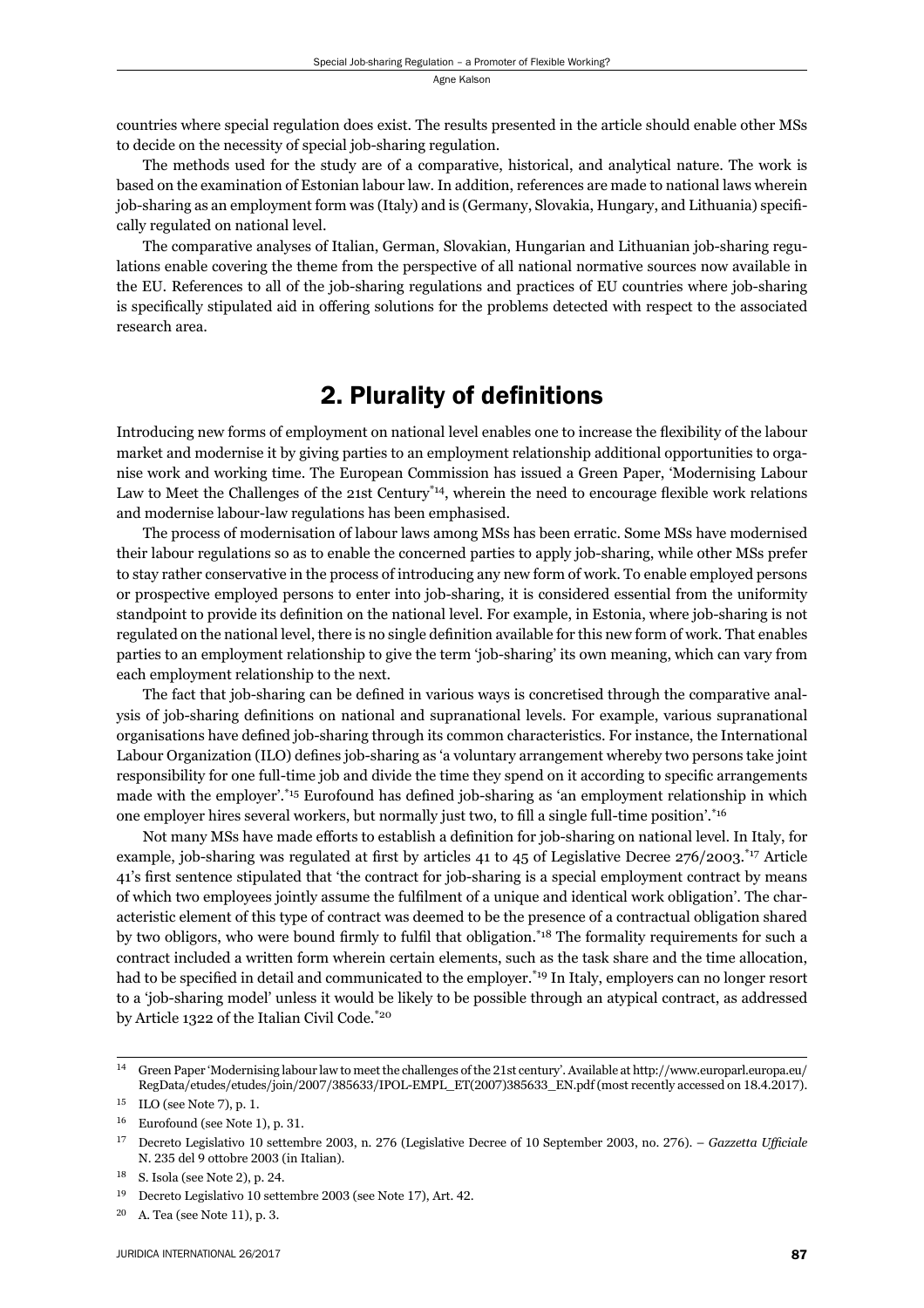The Italian and Lithuanian definitions for job-sharing are similar, as both allow sharing a job only between two employees. Under a Lithuanian job-sharing employment contract, 'two employees can agree with the employer on sharing one job position'.<sup>\*21</sup> It is noteworthy that other MSs where job-sharing is regulated on national level have not limited the number of employees in the job-sharing scheme. For example, the Slovakian Labour Code<sup>\*22</sup> defines job-sharing as 'a job in which employees in an employment relationship with reduced working time themselves distribute amongst themselves the working time and the job description appertaining to the job'. In Germany<sup>\*23</sup>, the employer and employee may agree that a workplace is shared by two or more employees, and in Hungary<sup>\*24</sup>, the employer may conclude an employment contract with several workers for carrying out the functions for a job jointly.

Job-sharing can be distinguished as defined mainly in terms of mutual work obligations of the job-sharers and seldom through the joined organisation of working time (as in Slovakia). According to definitions given by supranational organisations, only full-time work can be shared among the job-sharers; thereby, the possibility of sharing a part-time job is ruled out. National regulations have side-stepped this limitation and allow sharing any kind of job, even a part-time one.

The comparative analysis points to a plurality of elements through which job-sharing as a new type of work can be identified. In Estonia, where no definition for job-sharing exists on national level, any of various agreements can be reached that provide a unique definition for it, specific to the employment relationship. The plurality of definitions may lead to a situation wherein people in various employment relationships are treated differently while working under the same actual form of work (here, job-sharing). A corresponding situation can cause confusions in practice and diminish the willingness of parties to an employment relationship to apply job-sharing.

Applying an unambiguous definition for job-sharing enables one to distinguish job-sharing from other forms of work and practices and thereby ensure harmonised application on national level. In those MSs where no special job-sharing regulation exists, the answer for harmonised implementation of job-sharing may lie in collaboration with social partners in MSs where the industrial relations are well developed. In MSs where the role of such social partners in the employment relationships is marginal, as it is in Estonia, rectification may not result, however. From the flexibility standpoint, it is important to strengthen the industrial relations and hence provide possibilities for employees and employers to agree on the definition and application of job-sharing via collective agreements.

## 3. Regulation of part-time work as an effective entry point to addressing job-sharing?

Job-sharing has elements in common with standard part-time work. This has made it possible for various MSs and supranational organisations to define job-sharing as a form of part-time work.<sup>\*25</sup> For example, the ILO considers job-sharing to be a form of part-time work, stipulating that the 'part-time work can take special forms, such as job sharing (one full-time job is split into two part-time jobs)'. $*26$ 

Irrespective of its origin, job-sharing differs from traditional part-time work in several ways. For example, job-sharing is unlike part-time work in that it can be applied for specific positions wherein the working time (for reasons related to the nature of the work or the employer's desire to maintain the job in its

<sup>&</sup>lt;sup>21</sup> Labour Code of Lithuania (see Note 9), Art. 93, para. 1.

 $^{22}$  Zákonnik práce. Zákon č. 311/2001 Z. Z. (Labour Code of Slovakia). – Zbierka zákonov SR 311/2001 Z. z. znenie 18.06.2016 (in Slovakian), Art. 49a. English text available at http://www.ilo.org/dyn/eplex/docs/50/labour-code-full-wordingjanuary-2012.pdf (most recently accessed on 18.4.2017).

<sup>&</sup>lt;sup>23</sup> Stipulated specifically in the Act on Part-Time and Fixed-Term Contracts (Teilzeit- und Befristungsgesetz), Art. 13, Section 1, 'Arbeitgeber und Arbeitnehmer können vereinbaren, dass mehrere Arbeitnehmer sich die Arbeitszeit an einem Arbeitsplatz teilen (Arbeitsplatzteilung)'.

<sup>&</sup>lt;sup>24</sup> The Hungarian Labour Code: Törvény a munka törvénykönyvéről. – optiJUS 2012.06.25; optiJUS 2017.01.01 (in Hungarian), Section 194, Subsection 1. English text available at http://www.ilo.org/dyn/travail/docs/2557/Labour%20Code.pdf (most recently accessed on 18.4.2017).

<sup>&</sup>lt;sup>25</sup> Eurofound (see Note 1), p. 31.

 $^{26}$  ILO. Part-time work, p. 1. Available at http://www.ilo.org/wcmsp5/groups/public/---ed\_protect/---protrav/---travail/ documents/publication/wcms\_170717.pdf (most recently accessed on 18.4.2017).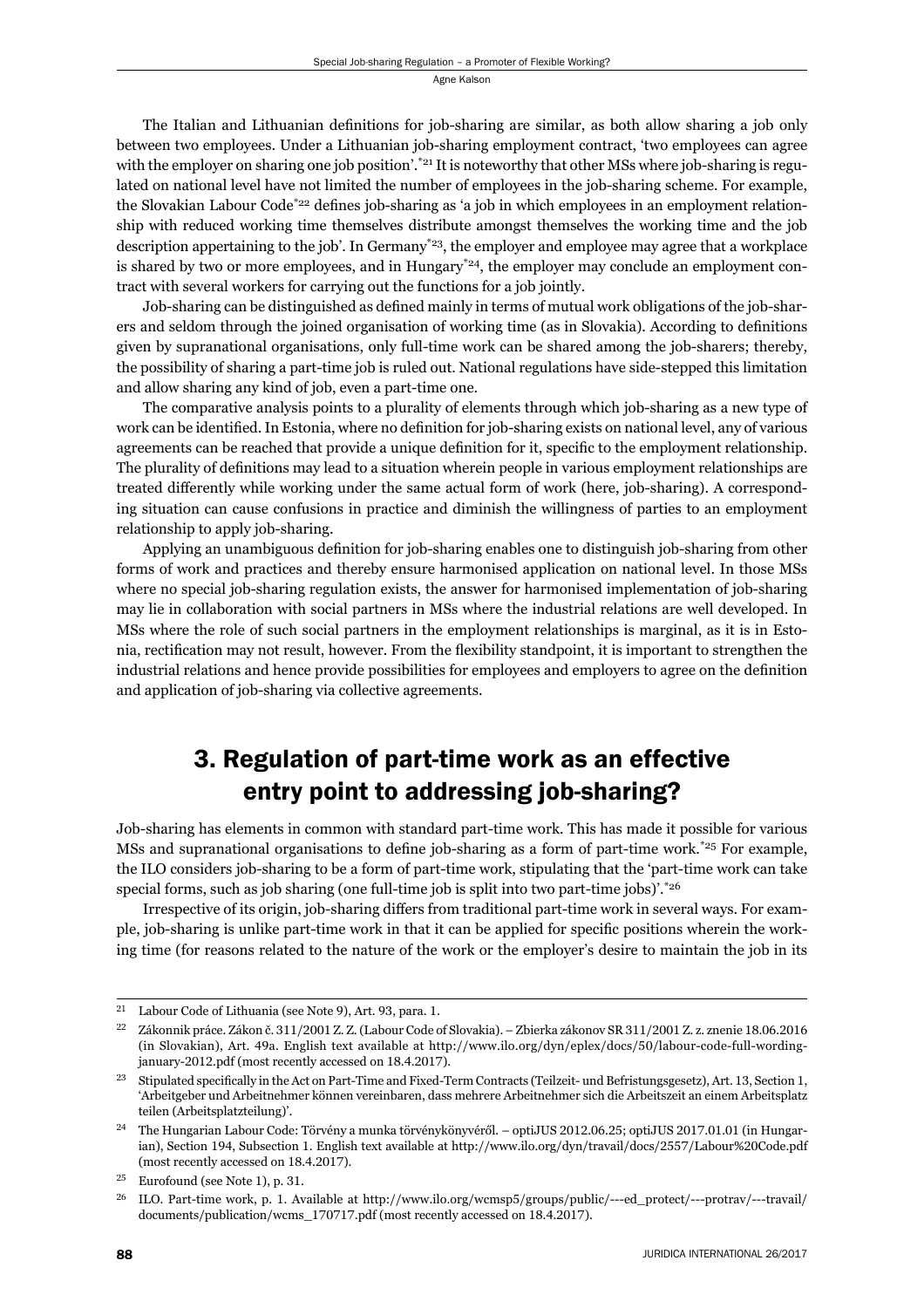entirety) cannot be reduced to less than hours per day (40 hours per week) or divided between multiple part-time employees. Also, an obligation to co-operate and communicate distinguishes job-sharers from part-time workers.\*27

Special features and often the special job-sharing regulation in place differentiate job-sharing from standard part-time work. For example, the job-sharing arrangement in Italy was determined by the labour norms to entail a special type of employment contract, with its own characteristics that distinguished it from the other types of contracts. In Italy, job-sharing as a special type of employment was regulated separately from part-time work. The aim of regulating job-sharing separately from part-time work was a clear indication that part-time employment contracts were not a suitable option for the case of job-sharing. The latter approach can be distinguished in the Labour Code of Lithuania and of Hungary, wherein job-sharing is treated as involving a new type of contract and not as a form of part-time work. A different approach can be detected in Slovakia and Germany. In Slovakia, job-sharing is classified in the Labour Code as a form of employment relationship with reduced working time, and job-sharers in Germany are considered part-time employees within the meaning of the provisions of the Part-Time and Limited Term Employment Act.<sup>\*28</sup>

In Estonia, job-sharing as a new form of work in the legislative domain is unknown. There are no special provisions in Estonian labour law regulating job-sharing agreements. According to the general principle of law, regulation of contracts not regulated specifically in the laws is implemented in accordance with analogy to existing contract types.\*29 The features common to part-time work enable parties to an employment relationship to apply job-sharing via the regulation of part-time work. Employers are free to enter into part-time work agreements with each job-sharer and negotiate the contract terms in either employment contract. Therefore, the absence of special job-sharing regulation cannot impede the parties' entry into a job-sharing regime.

In Estonia, when treated as part-time workers, job-sharers have to be guaranteed the same rights as full-time workers. For example, the amount of annual leave (28 calendar days) has to be the same in Estonia between full-time workers and part-time workers.\*30 This means that each job-sharer when treated as a part-time worker has to be guaranteed annual holiday of 28 calendar days. In MSs where special job-sharing regulation exists, the holiday time is generally aggregated and allocated on a *pro rata* basis, which provides employers with a substantial cost-related advantage relative to Estonian practice.

The study indicates in the case of Estonian labour law that the part-time work regulation when directly applied to job-sharing may be beneficial for job-sharers, but from the perspective of employers' economic costs, entrance into a job-sharing regime may become irrational. It has been detected that the direct application of part-time work regulation does not support parties' decision to enter into a job-sharing arrangement. The benefits arising from job-sharing have to be mutual for the parties to an employment relationship to choose this new form of work over the traditional options. The cost-related constraints can be eliminated only by stipulating special job-sharing provisions on national level. Through national support and special regulation, job-sharing as a new form of work can be made acceptable for both parties.

## 4. Variety of contracts for entering job-sharing

Traditionally, employment contracts are formed between one employer and one employee. The emergence of job-sharing has created a situation wherein two or more employees are related to one job. The plurality of the parties is considered a new situation for many MSs, Estonia among them.

Eurofound has described, in the report on new forms of employment, two distinct contractual options related to job-sharing. National practices encompass some MSs wherein all job-sharers have their own

 $27$  B. Olmsted (see Note 6), p. 284.

<sup>&</sup>lt;sup>28</sup> Gesetz über Teilzeitarbeit und befristete Arbeitsverträge (Teilzeitund Befristungsgesetz - TzBfG) (Part-Time and Limited Term Employment Act). – 21.12.2000 (BGBl. I S. 1966), 20.12. 2011 (BGBl. I S. 2854) (in German). English text available at http:// www.mayr-arbeitsrecht.de/wp-content/uploads/2016/05/Part-Time-and-Limited-Term-Employment-Act.pdf (most recently accessed on 18.4.2017).

<sup>&</sup>lt;sup>29</sup> P. Varul et al. Võlaõigusseadus I. Kommenteeritud väljaanne (Law of Obligations Act I, commented edition). Tallinn 2016, p. 5 (in Estonian).

<sup>&</sup>lt;sup>30</sup> Töölepingu seadus (Employment Contracts Act), ECA). – RT I 2009, 5, 35; RT I, 7.12.2016, 1 (in Estonian), Section 55. English text available at https://www.riigiteataja.ee/en/eli/530122016002/consolide (most recently accessed on 1.5.2017).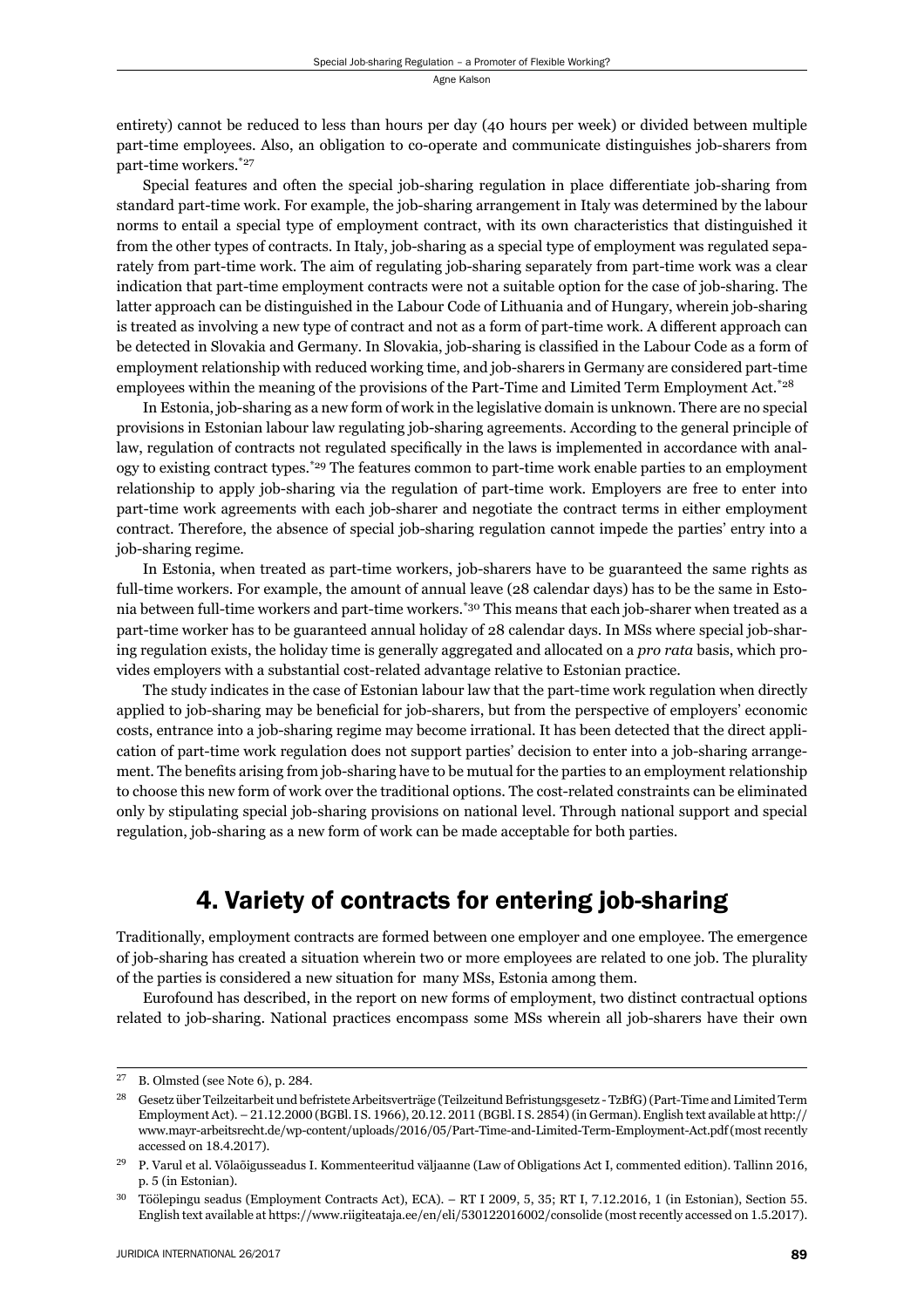individual contract of employment and also MSs in which job-sharing is based on a single contract covering two or more workers.\*31

According to the ILO, a commonplace form of job-sharing is to split one full-time job into two part-time jobs.\*32 Entering into a separate employment contract with each job-sharer is practised in, for example, Germany, Lithuania, and Slovakia. In Germany, an employer wishing to create shareable jobs has to enter into an employment contract with at least two or more prospective part-time employees, who will share a full-time job. The new Lithuanian Labour Code<sup>\*33</sup> stipulates that 'in both employment contracts the type of the employment contract, [the] identity of the other employee and his contact details, [and] the employee's rate of working time (the number of working hours per week) shall be indicated'.\*34 In Slovakia too, each employee-to-be is expected to enter into an individual agreement on job-sharing. The Slovakian legislator emphasises that 'an agreement on the assignment of an employee to a job sharing concluded between an employer and an employee must be done in writing, otherwise it shall be invalid'.<sup>\*35</sup>

Unlike in Germany and Slovakia, job-sharing in Italy was regulated separately from part-time work and other types of contracts. It was determined on the national level that 'the contract on job-sharing is a special employment contract by means of which two employees jointly assume the fulfilment of a unique and identical work obligation'.\*36 Prospective job-sharers in Italy were expected to enter into a joint employment contract, prescribing the most important employment conditions concerning each job-sharer. The characteristic element of this type of contract was the presence of a contractual obligation shared by two obligors, who were bound firmly to the fulfilment of one job.\*37 The formality requirements of such a contract included a written form wherein certain elements, such as the task share and the time allocation, had to be specified in detail and communicated to the employer. $*38$ 

In a similarity to Italian practice, the plurality of parties to an employment relationship, and the right to enter into one employment contract with several workers, is coherently stipulated in Hungarian labour law. It is determined that 'the employer may conclude an employment contract with several workers for carrying out the functions of a job jointly'.\*39

In Estonia, it is common to have only one employer and one employee on each side of the employment contract. A single employment contract with two or more employees or employers is not directly allowed; neither is it prohibited. The right to enter into an employment contract that involves multiple employees or employers is not regulated in the Estonian Employment Contracts Act (ECA). Leaving the matter unregulated does not mean that the parties entering an employment relationship are not allowed to conclude an employment contract with multiple employees or employers.

The author concludes that the corresponding right (to enter into an employment contract involving multiple employees or employers) can be derived from various legal acts.\*40 In the explanations to the ECA it has been stipulated that for those questions not answered through regulation in the ECA, the general part of the Estonian Law of Obligations Act\*41 (LOA) and the General Part of the Civil Code Act\*42 apply.\*43 The general part of the LOA makes it possible for parties entering an employment relationship to enter into a single job-sharing contract. The position is supported by the definition of 'contract' provided by the LOA, according to which 'a contract is a transaction between two or more persons (parties)'.\*44 Therefore, in every

- <sup>36</sup> Decreto Legislativo 10 settembre 2003 (see Note 17), Art. 41.
- $^{37}$  S. Isola (see Note 2), p. 24.
- <sup>38</sup> Decreto Legislativo 10 settembre 2003 (see Note 17), Art. 42.
- <sup>39</sup> Hungarian Labour Code (see Note 24), Section 194, Subsection 1.
- ɵɱ For example, from the Estonian Employment Contracts Act, Law of Obligations Act, and General Part of the Civil Code Act.
- <sup>41</sup> Võlaõigusseadus (Law of Obligations Act). RT I 2001, 81, 487; 31.12.2016, 1 (in Estonian). English text available at https:// www.riigiteataja.ee/en/eli/524012017002/consolide (most recently accessed on 18.4.2017).

 $31$  Eurofound (see Note 1), p. 31.

 $32$  ILO (see Note 7), p. 1

<sup>&</sup>lt;sup>33</sup> Labour Code of Lithuania (see Note 9).

<sup>34</sup> *Ibid.*, Art. 93, Section 2.

<sup>&</sup>lt;sup>35</sup> Labour Code of Slovakia (see Note 22), Section 49a, Subsection 3.

<sup>&</sup>lt;sup>42</sup> Tsiviilseadustiku üldosa seadus (General Part of the Civil Code Act). – RT I 2002, 35, 216; RT I, 12.3.2015, 5 (in Estonian). English text available at https://www.riigiteataja.ee/en/eli/528082015004/consolide (most recently accessed on 1.5.2017).

ɵɴ E. Käärats et al. *Töölepingu seadus. Selgitused töölepingu seaduse juurde* ['Employment Contracts Act – Explanations to the Employment Contracts Act']. Juura 2013 (in Estonian), p. 16.

<sup>&</sup>lt;sup>44</sup> Law of Obligations Act, Section 8, Subsection 1.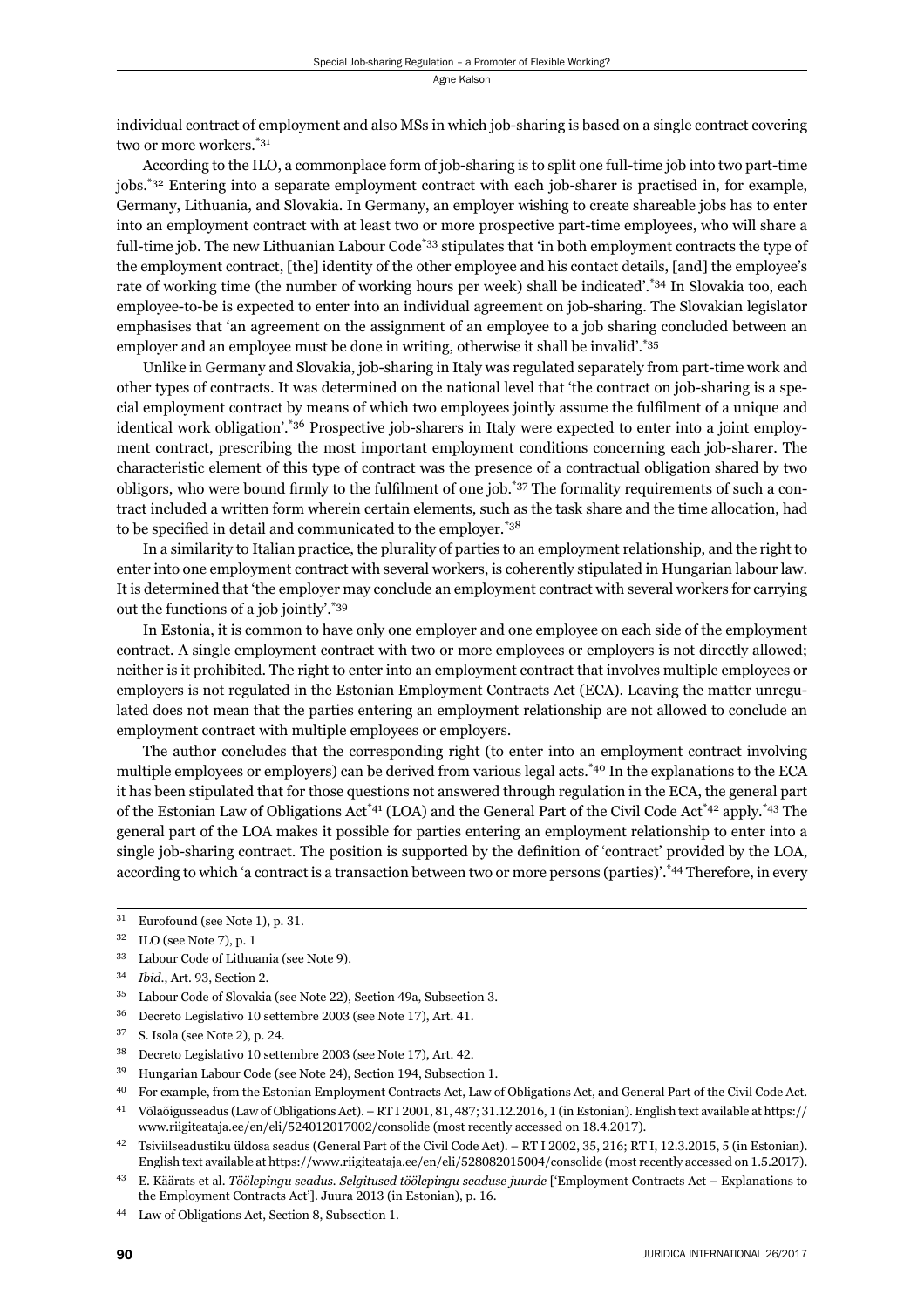obligatory relationship there have to be at least two parties, and also it is allowed to have multiple parties on each side of the contract. The principle of plurality of parties applies, through the general part of the LOA, to employment relationships, referring to the possibility of entering into a single employment contract with multiple employees or employers.

The author's position can be confirmed from the perspective of contracts of partnership\*45. Under a contract of partnership, the partners (two or more) can enter into an employment contract **only** jointly, because the consent of all the partners is needed for any transaction to be concluded – including employment contracts. Additionally, the example confirms the right of the parties entering an employment relationship to enter into a single contract with multiple employees or employers.

The comparative study indicates that special job-sharing regulations have a tendency to prescribe the contract type that the parties have to utilise if wishing to enter into a job-sharing arrangement. The choice of contract option is either a single employment contract or an option for each employee to sign a separate employment contract with the employer. Thereby, the special regulation reduces the range of options to one. In Estonia, where no special job-sharing regulation exists, the parties entering an employment relationship are allowed to choose either form of employment contract (separate or joint). Compared to the MSs where special job-sharing regulation exists, Estonia with its general labour law offers job-sharers more flexibility in the context of contractual choice. Plurality of contractual choice can increase the parties' options for entering a job-sharing regime, but, that said, at the same time it can also promote unharmonised practices in job-sharing and lead to confusion related to the management of a joint employment contract.

## 5. Constraints related to transferring to job-sharing

Ability to enter into a job-sharing regime is directly affected by the norms stipulated on national level. Constraints to entrance to a job-sharing arrangement may be validated deliberately at the national level or, alternatively, proceed from general labour regulations. Unreasonable limitations hinder opportunities to participate in a job-sharing regime and to achieve the required flexibility in the employment relationship.

Of the MSs compared here, Slovakia with its Labour Code does not set any restrictions on entering into a job-sharing regime. The parties' agreement is the only criterion that has to be met.\*46 Mutual agreement is considered the main criterion also in Hungary, Lithuania, and Italy. The Italian Ministry of Labour issued a communication in 1998 clarifying the following: job-sharing arrangements 'can be applied to all categories of workers without any kind of constraints or limitations'.\*47 Mutual agreement is essential also in Germany when, at the beginning of the employment relationship, the parties decide to apply job-sharing. In addition, Estonian general labour law does not foresee any limitations for entering into a job-sharing regime under regulations pertaining to part-time work. The parties' mutual agreement is the only criterion that has to be met, in an echo of the comparable MSs wherein special job-sharing regulation exists.

Normative limitations can appear when an employee requests to move over from full-time work to a job-sharing regime. In Germany, the limitations established for part-time work extend to job-sharing. The duration of employment and the number of employees in the enterprise determine an employee's right to be transferred from full-time work to job-sharing arrangements. In principle, only employees who have worked more than six months in a company with more than 15 employees have the right to claim a reduction of working time in the form of job-sharing.\*48 It has to be noted that the limitation does not preclude the right of parties to an employment relationship to negotiate more favourable terms for the employees than stipulated in the law.

The right to request job-sharing after having worked in the enterprise for more than six months enables maintaining stability in the organisation of work. The limitation related to the number of employees of the enterprise may place employees of small enterprises in a less favourable position than employees with

<sup>&</sup>lt;sup>45</sup> Law of Obligations Act, Part 7.

<sup>&</sup>lt;sup>46</sup> Labour Code of Slovakia (see Note 22), Section 49, Subsection 1.

<sup>&</sup>lt;sup>47</sup> Eurofound. Job-sharing introduced in Italy, p. 1. Available at https://www.eurofound.europa.eu/observatories/eurwork/ articles/job-sharing-introduced-in-italy (most recently accessed on 18.4.2017).

<sup>&</sup>lt;sup>48</sup> Part-Time and Limited Term Employment Act of Germany (see Note 28), Section 8, subsections 1 and 7.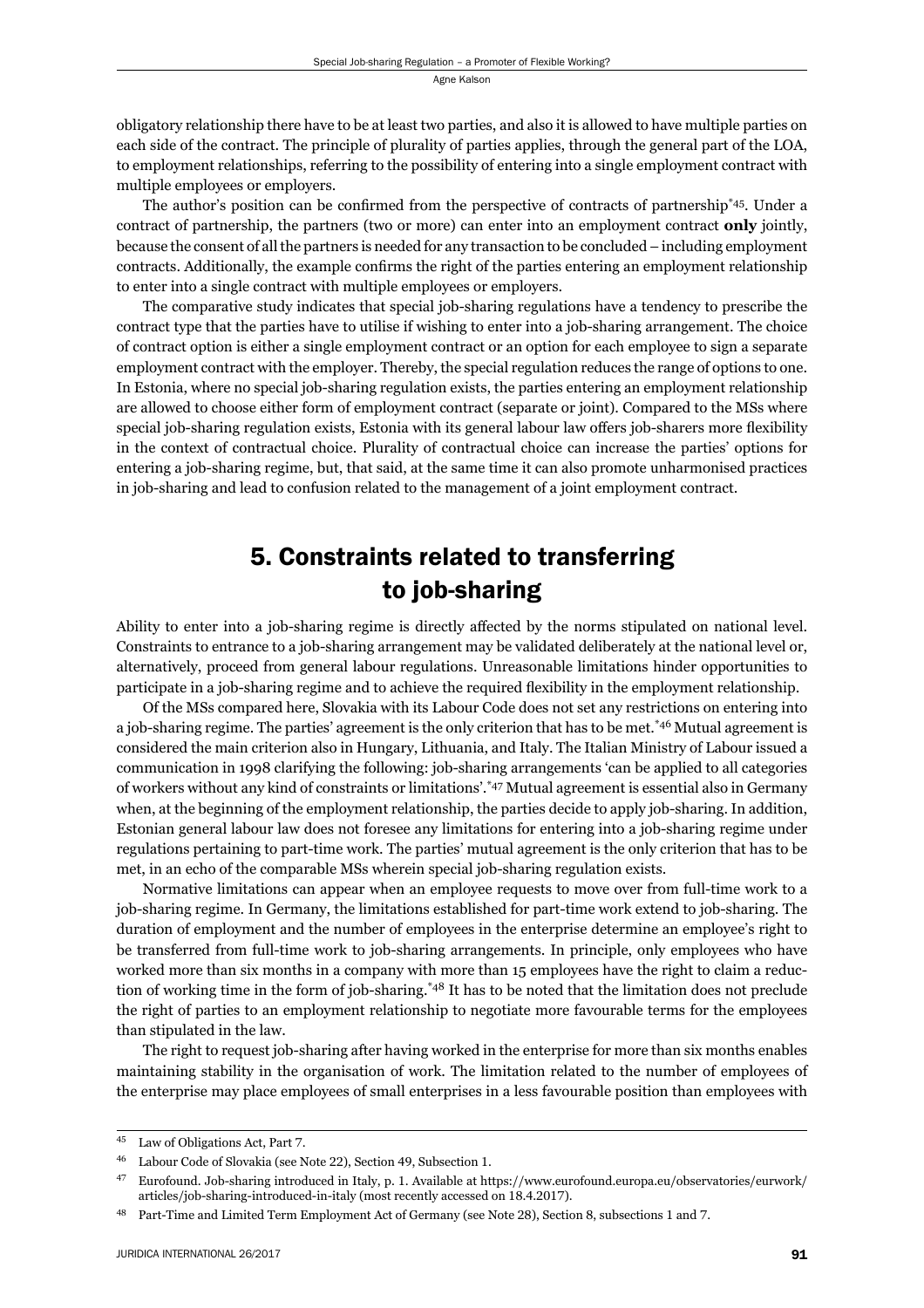larger enterprises. For example, in Estonia, where most of the enterprises (90%) are classified as microenterprises\*49, with fewer than 10 employees\*50, the limitations as stipulated in Germany would extensively affect employees' options to request job-sharing. Often, small enterprises are the ones that need additional flexibility to manage the workload with the existing number of employees. Limiting the options for them would influence a considerable number of employees. To treat micro-enterprises any differently would demand reasonable cause.

Entering into a job-sharing regime may be impeded also by the employer, whose consent is needed for employees to be transferred from full-time work to job-sharing. For example, the labour regulations in Slovakia, Hungary, Italy, and Estonia do not stipulate the conditions in which the refusal of workingtime reduction (i.e., refusal of an employee request to apply job-sharing) is justified. This state of affairs may encourage employers to exert the force of their will in the decision-making process, in the form of unjustified refusal, and thereby limit employees' option of entering a job-sharing relationship. Germany has solved the problem by giving the employer the right to decline a request for job-sharing only if an operations-related reason for doing so is given. Such reasons exist in particular if the reduction of working time would fundamentally impair the establishment's organisation, work processes, or safety or would cause the establishment to incur unreasonable costs.<sup>\*51</sup> Employers' obligation to justify the refusal by way of operations-based reasons increases employees' opportunities to enter into a job-sharing regime. German practice points to potential for increasing employees' chances of entering job-sharing through special regulation. Employees can have certainty of the conditions with which their job-sharing requests are managed and insist on the employer's actions complying with the norms. In comparison to German practice, certainty is not guaranteed – and entrance into a job-sharing regime is limited – in those MSs (Estonia among them) where employers have been given the freedom to decline employee applications for any reason. The German practice should be followed so that employers do not exercise 'self-will' with respect to the transfer process and so as to increase employees' opportunities to enter into job-sharing.

#### 6. Conclusions

This article was prepared to examine the example of job-sharing (as a new form of work) and Estonian labour law for purposes of ascertaining whether the absence of special job-sharing regulation on national level precludes or unreasonably restrains the opportunities for parties wishing to enter an employment relationship to increase the flexibility by entering a job-sharing arrangement, as compared to those countries where special job-sharing regulation exists.

The comparative analysis indicates a plurality of elements through which job-sharing as a new type of work can be identified. In Estonia, where no definition for job-sharing exists on national level, agreements of various sorts can be reached. Hence, a unique definition of job-sharing can be supplied for every individual employment relationship. The plurality of definitions may lead to a situation wherein parties to employment relationships of various sorts are treated differently while actually applying a form of work that is defined in a uniform way in other MSs (i.e., job-sharing).

It has been detected that the direct application of part-time work regulation does not support the parties' choice to enter into job-sharing. The cost-related constraints can be eliminated only by stipulating special job-sharing provisions at the national level.

The comparative study indicates that special job-sharing regulation tends to prescribe a certain type of contract that the parties have to follow if wishing to enter into a job-sharing regime. The option may be either a single employment contract or each employee signing a separate employment contract with the employer – the number of options is reduced to one. In Estonia, where no special job-sharing regulation exists, the parties in an employment relationship may operate under either form of employment contract (separate or joint). Compared to the systems of the other MSs considered, where special job-sharing

<sup>&</sup>lt;sup>49</sup> Ettevõtete majandusnäitajad, 2014 ['The economic indicators, 2014'], p. 1. Available at http://www.stat.ee/78415?highlig ht=mikroettev%C3%B5tted (most recently accessed on 18.4.2017).

<sup>&</sup>lt;sup>50</sup> Eesti Statistika aastaraamat 2016 ['Estonian Statistics Yearbook 2016'], p. 215. Available at https://www.stat.ee/ valjaanne-2016\_eesti-statistika-aastaraamat-2016 (most recently accessed on 18.4.2017).

<sup>51</sup> Part-Time and Limited Term Employment Act of Germany (see Note 28), in Section 8, Subsection 4, stipulates that the legitimate reasons for rejection may be specified also in collective agreements.